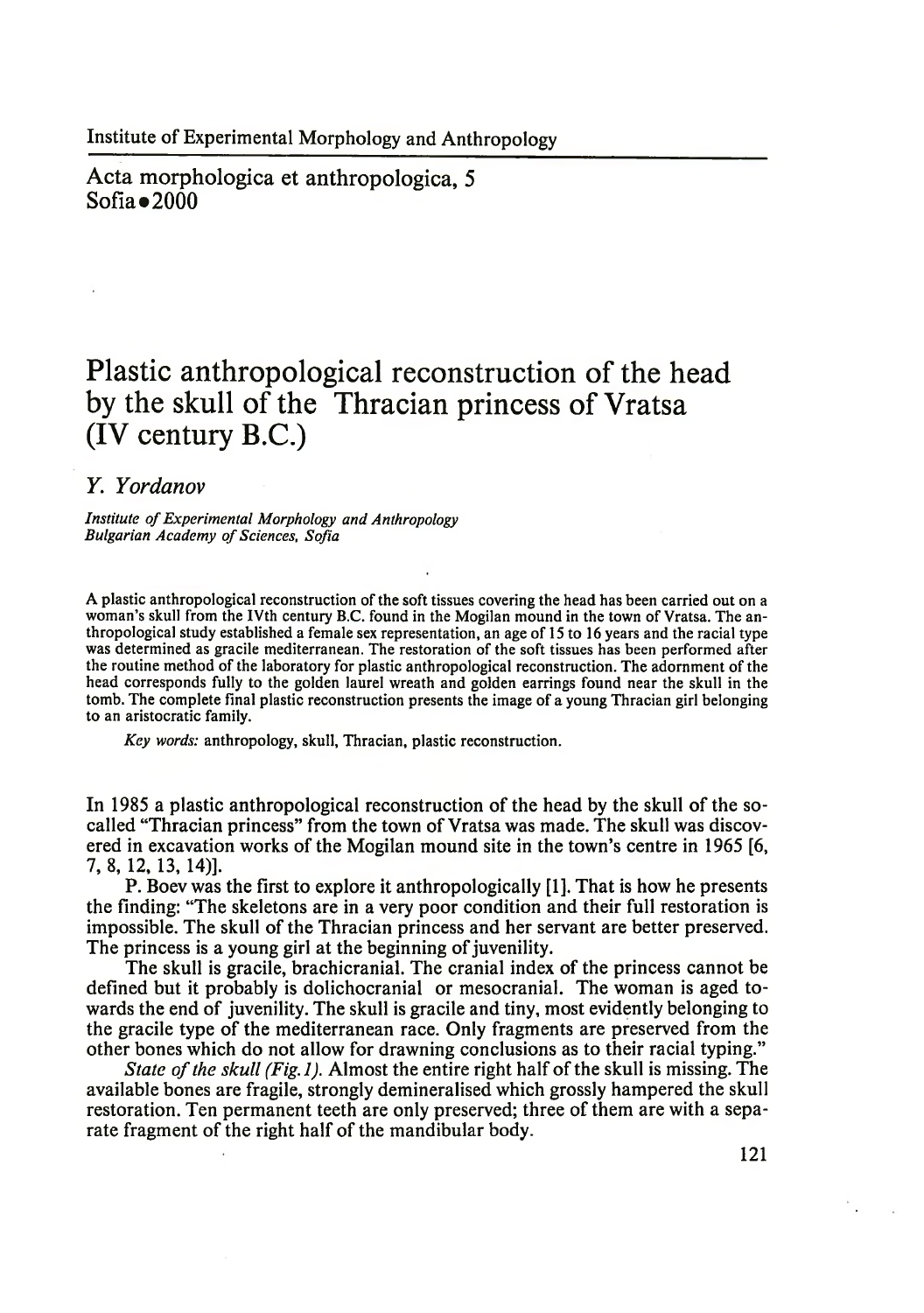*Determination of sex.* The metric and descriptive features categorically characterize the skull as female.

*Determination of age.* By assessment of the degree of the ossification of the skull sutures it was established that all sutures of the skull (the ones that are between the preserved bones) are open, i.e. the processes of their ossification were far from initiation (3.5). Better opportunities for the exact determination of age were rendered by the available 10 permanent teeth. From the X-ray pictures - an orthopanorama and others of single teeth it is seen that root growth is totally completed for all teeth excepting for the two second left molars - the upper and lower ones (Fig. 2). In the upper second molar, the root growth of the lateral hind root is not terminated and for its lower counterpart it is the hind root. The terms for the final completion of the tooth root growth is 14-16 years for the upper one and 14-15 years for the lower second molar [4]. The incompletion of root growth is more distinctly manifested in the maxillar second molar. The degree of development of tooth roots gives grounds for assuming the age in the interval of 15-16 years. If we admit that at the time when the Thracian princess lived processes of retardation or acceleration had been taking place we can broaden the interval by 0.5 to 1 year. Upon inspection of the orthopanorama a lack of the tooth germ of the third molar is established on the left below (the other wisdom teeth and the underlying bones are missing). This is encountered also in recent population but its presence would allow a much more precise determination of the age of the skull under study.

*Peculiarities.* An impact of a weak artificial deformation is found on the skull [10]. The concavity is parallel and directly behind the sutura coronalis and most probably is the result of a deliberate or unwilful wearing of a single ribbon bandage. It could have been shaped as a hat, ribbon, some type of adornment or a special de-



Fig. 1. The skull of the "Thracian princess" of Vratsa (IV century B.C.) before the restoration in frontal and vertical aspects. An open metopic suture (arrow)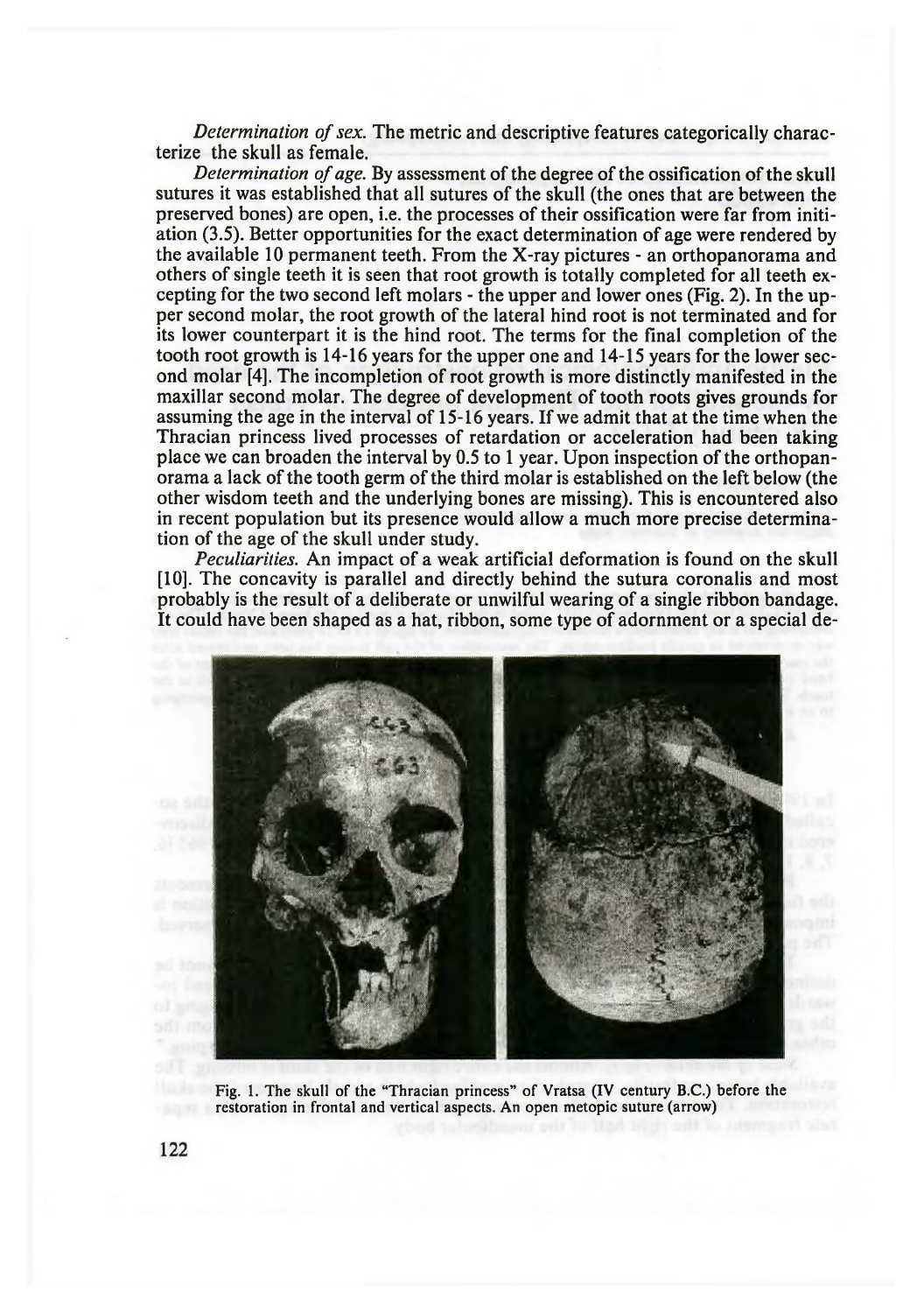

Fig. 2. An X-ray picture of the jaw bones and the teeth from the skull of the "Thracian princess" of Vratsa (IV century B.C.) - Orthopantograph

vice. The artificial deformation of the Thracian princess's skull is undoubted and the degree of its manifestation is clearly displayed by the left profile craniograph performed. The concavity is of a 4 mm depth and of a width of 39 mm. It is possible that the shape and convexity of the forehead are influenced also by the artificial skull deformation. An anatomical variation is registered in the skull (Fig. 1) - an open metopic suture dividing the frontal bone squama into left and right halves. Its normal closing takes place at the end of the second year. In modern Bulgarian population it is found in about 7.5% of the population [11.16]. Its presence may be attributed to the action of the ossification germinal sites in the process of growth and development of the cranial bones, the frontal bone in particular. In this respect, the two frontal elevations are strongly pronounced where the germinal ossification sites of the frontal bone squama are localized.

*Restoration of the skull* After an evaluation of the skull's condition it was restored and stabilized after the routine technique (10). For the restoration of the almost totally missing right half were used and the sizes of the left half to the median plain. (Fig.3).

*Metric features of the skull* Measurements of the skull were made after the restoration. It is possible that some of the sizes are not absolutely exact because of improper restoration work. In the table these are notified by a question mark (Table 1). Fifteen indexes were calculated between the absolute sizes. According to them the skull is dolichocranial, hypsicranial and acrocranial (orthocran and metriocran with auricular height), eurimetop, euriprosop, eurien,hypsiconch, hammerhin, brachiuran [2, 3, 5, 14].

*Descriptive features of the skull* [3, 5, 10]. The vertical outline of the skull is ovoid. The occipital bone is moderately convex backwards and of circular shape. The calvarium is slightly bowed in profile with the described concavity caused by the artificial deformation of the skull. From the occipital aspect the skull has a circlelike eave-shaped silhouette. The occipital relief is weakly expressed. The forehead is straight, slightly convex forward with pronounced frontal elevations, weakly devel-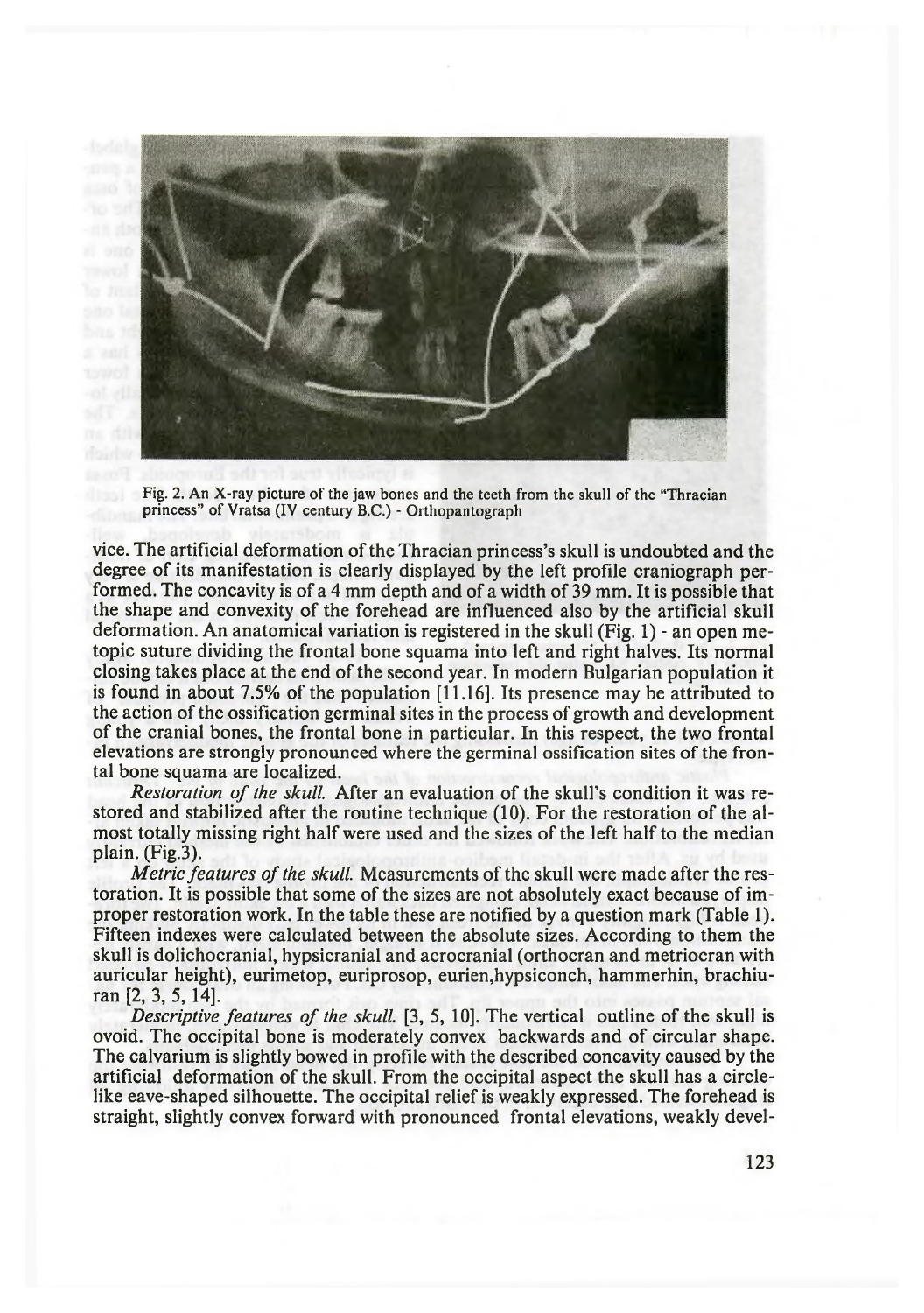

Fig. 3. The skull of the "Thracian princess" of Vratsa (IV century B.C.) after the restoration. Frontal aspect

oped supraciliary projections and glabella. In frontal aspect the skull has a pentagonal shape with a convexity of ossa zygomatica outside the control. The orbitae are square-shaped with smooth angles, high and closed. The right one is higher and is situated by 2 mm lower than the left one. The vertical slant of the orbitae is 80° and the horizontal one - 138°. The nasal bones are straight and symmetrical. Apertura piriformis has a pear-like triangular shape with a lower end - Anthropina, with a horizontally located moderately big nasal spike. The cheek bones are well developed with an angle for the vertical slant of 57° - which is typically true for the Europoids. Fossa canina are of medium depth. The teeth are big in a psalidontal bite. The mandibula is moderately developed, wellshaped with a protruding chin of triangular shape. Ramus mandibulae is very wide and of a small height. The face as a whole is well-profiled in the horizontal and vertical plains.

From the anthropological study of the skull thus carried out it can be calculated that the "Thracian princess" of Vratsa (IV century B.C.) was a young

woman (14-15 years of age) possessing the features of the gracile mediterranean racial type.

*Plastic anthropological reconstruction of the head by the skull of the "Thracian princess'' of Vratsa* [9, 10]. The plastic anthropological reconstruction of the head was performed on gypsum copy of the skull moulded in an elastic imprint taken after its restoration. The work followed the order established by the method currently used by us. After the in-detail medico-anthropological study of the skull on a left profile craniograph, the graphic reconstruction of the profile was made. The profile displays a medium-sized head, elongated backwards with a big skull height. The forehead is high, slightly convex to the front and in its lower part distinctly making the transition into the nasal back. The nose is straight, medium-sized, with a hardly detectable crest in its upper third, moderately protruding with a horizontally situated oblong apex. The nasal wings are pronouncedly cut. Following an oval course the nasal septum passes into the upper lip. The rima oris formed by the two moderately high, well folded lips is horizontally located. The chin is well-outlined, moderately protruding with an oval transition to the underchin and sulcus mentolabialis.

The modelling of the soft tissues covering the head began by restoring the chewing muscles (the massetera) and the neck muscles consistently following all stages described and accepted in the used method.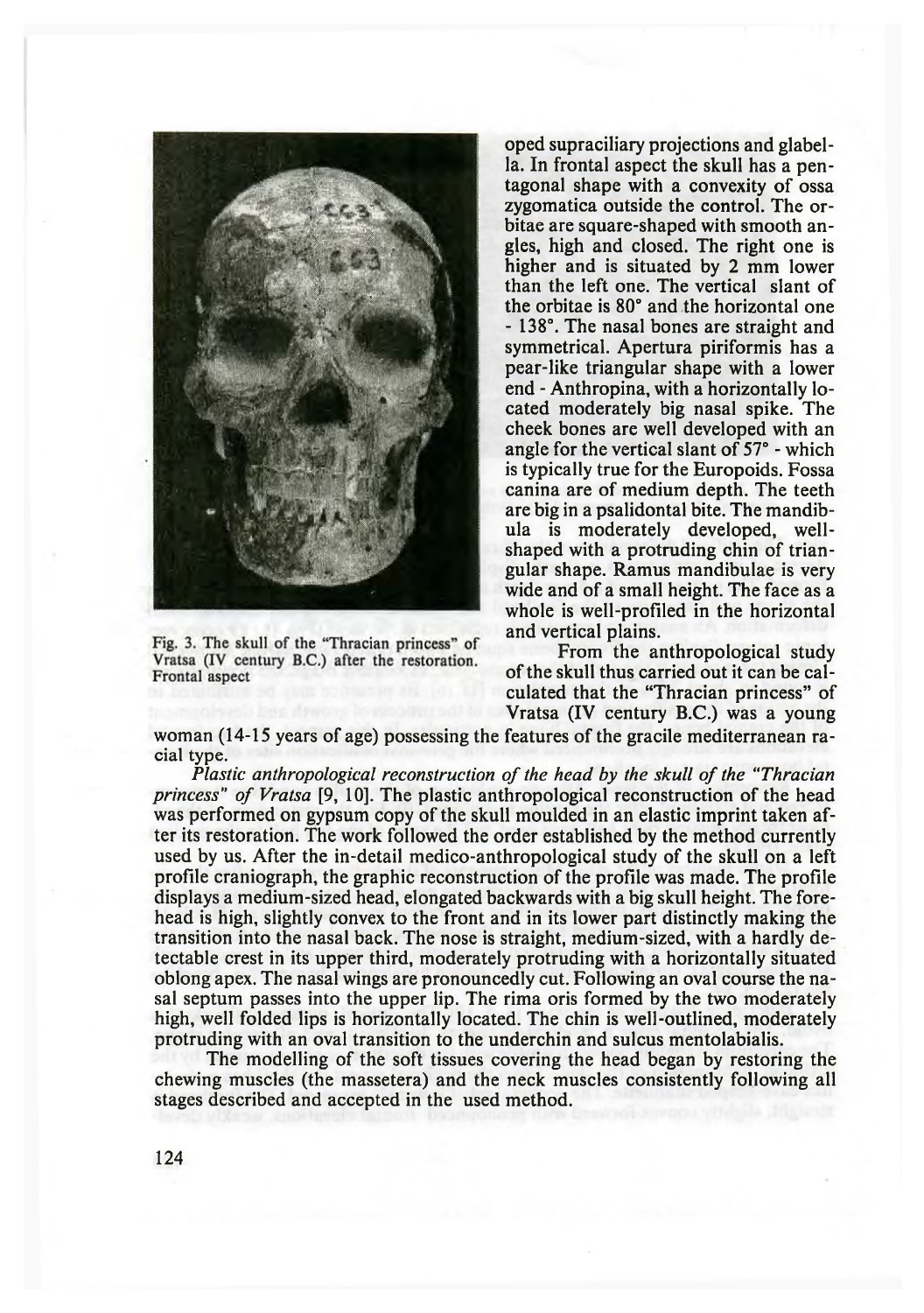| No       | No after<br>Martin     | Size                                   | Value                     | <b>Size</b><br>category |  |  |  |
|----------|------------------------|----------------------------------------|---------------------------|-------------------------|--|--|--|
| 1        | 1                      | Cranial length                         | 182                       | very large              |  |  |  |
| 2        | 5                      | Cranial base length                    | 103                       | very large              |  |  |  |
| 3        | 8                      | Cranial breadth                        | 135?                      | medium                  |  |  |  |
| 4        | 9                      | Minimum frontal breadth                | 98?                       | large                   |  |  |  |
| 5        | $12 \overline{ }$      | Occipital breadth                      | 106                       | large                   |  |  |  |
| 6        | 17                     | Cranial height                         | 141                       | very large              |  |  |  |
| 7        | 20                     | Cranial height from Porion             | 114                       | large                   |  |  |  |
| 8        | 23                     | Cranial circumference                  | 509                       | large                   |  |  |  |
| 9        | 33                     | Cranial volume in cm <sup>3</sup>      | 1352                      | large                   |  |  |  |
| 10       | 40                     | Facial length                          | 94                        | medium                  |  |  |  |
| 11       | 45                     | Bizygomatical breadth                  | 124?                      | medium                  |  |  |  |
| 12       | 47                     | Total facial height                    | 98                        | very small              |  |  |  |
| 13       | 48                     | Upper facial height                    | 55                        | very small              |  |  |  |
| 14       | 50                     | Maxillofrontal breadth                 | 22                        |                         |  |  |  |
| 15<br>16 | 51<br>52               | Orbital breadth                        | 37?<br>32                 | very small              |  |  |  |
| 17       | 54                     | Orbital height<br>Nasal breadth        | 25                        | small<br>medium         |  |  |  |
| 18       | 55                     | Nasal height                           | 42                        |                         |  |  |  |
| 19       | 56                     | Nasal bone height                      | 14?                       | very small              |  |  |  |
| 20       | 60                     | Maxilloalveolar length                 | 49?                       | small                   |  |  |  |
| 21       | 61                     | Maxilloalveolar breadth                | 58?                       | small                   |  |  |  |
| 22       | 66                     | Bigonial breadth                       | 94?                       | medium                  |  |  |  |
| 23       | 67                     | Frotal mandibular breadth              | 45                        | medium                  |  |  |  |
| 24       | 68                     | Mandibular length (projection)         | 82                        | very large              |  |  |  |
| 25       | 69                     | Symphysial mandibular height           | 25                        | very small              |  |  |  |
| 26       | 70                     | Height of ascending ramus              | 56?                       | medium                  |  |  |  |
| 27       | 71a                    | Minimum breadth of ascending ramus     | 33?                       | large                   |  |  |  |
| 28       | 72                     | General profile face angle             | 88°                       | very wide               |  |  |  |
| 29       | 73                     | Nasal profile angle                    | 89°                       | wide                    |  |  |  |
| 30       | 74                     | Alveolar profile angle                 | 84°                       | very wide               |  |  |  |
| 31       | 75                     | Nasal bone profile angle               | 51°                       |                         |  |  |  |
| 32       | 79                     | Mandibular angler                      | 125°                      | medium                  |  |  |  |
| 33       | after                  | Orbital horizontal tilt anle           | $134^{\circ}/142^{\circ}$ | right/left              |  |  |  |
| 34       | Gerassimov             | Orbital vertical tilt angle            | 80°                       |                         |  |  |  |
| 35       |                        | Zygom. vertical tilt angle             | 57°                       |                         |  |  |  |
| 36       |                        | Nasal height                           | 52                        |                         |  |  |  |
| 37       |                        | Breadth between upper second           | 51                        |                         |  |  |  |
|          |                        | premolars                              |                           |                         |  |  |  |
|          |                        | <b>INDEXES</b>                         |                           |                         |  |  |  |
| 38       | 1(8:1)                 | Cranial breadth-length                 | 74,18                     | small                   |  |  |  |
| 39       | 2(17:1)                | Cranial height-length                  | 77,47                     | large                   |  |  |  |
| 40       | 3(17:3)                | Cranial height-breadth                 | 104,44<br>62,64           | very large<br>medium    |  |  |  |
| 41       | 4(20:1)                | Cranial height-length from             | 84,44                     | large                   |  |  |  |
| 42<br>43 | 5(20:8)                | Cranial heigth-breadth from            | 72,59                     | large                   |  |  |  |
| 44       | 13(9:8)                | Transversal fronto-occipital<br>Facial | 79,03                     | very small              |  |  |  |
| 45       | 38(47:45)<br>39(48:45) | <b>Upper facial</b>                    | 44,35                     | very small              |  |  |  |
| 46       | 40(66:45)              | Transversal zygmaticomandibular        | 75,81                     | medium                  |  |  |  |
| 47       | 42(52:51)              | Orbital                                | 86,48                     | medium                  |  |  |  |
| 48       | 48(54:55)              | Nasal                                  | 59,52                     | large                   |  |  |  |
| 49       | 54(61:60)              | Alveolar                               | 118,37                    | medium                  |  |  |  |
| 50       | 60(40:5)               | Facial protrusion                      | 91,26                     | very small              |  |  |  |
| 51       | 71(45:8)               | Transversal cranio-facial              | 91,85                     | medium                  |  |  |  |
| 52       | 73(9:45)               | Transv. fronto-zygomatical             | 79,03                     | large                   |  |  |  |
|          |                        |                                        |                           |                         |  |  |  |

|  |  |  |  |  |  |  |  |  |  |  |  |  |  | T a b l e 1. Absolute skull sizes and indexes of Thracian Princess (15-16 years) - IV century B. C. |  |  |  |  |  |  |  |  |
|--|--|--|--|--|--|--|--|--|--|--|--|--|--|-----------------------------------------------------------------------------------------------------|--|--|--|--|--|--|--|--|
|--|--|--|--|--|--|--|--|--|--|--|--|--|--|-----------------------------------------------------------------------------------------------------|--|--|--|--|--|--|--|--|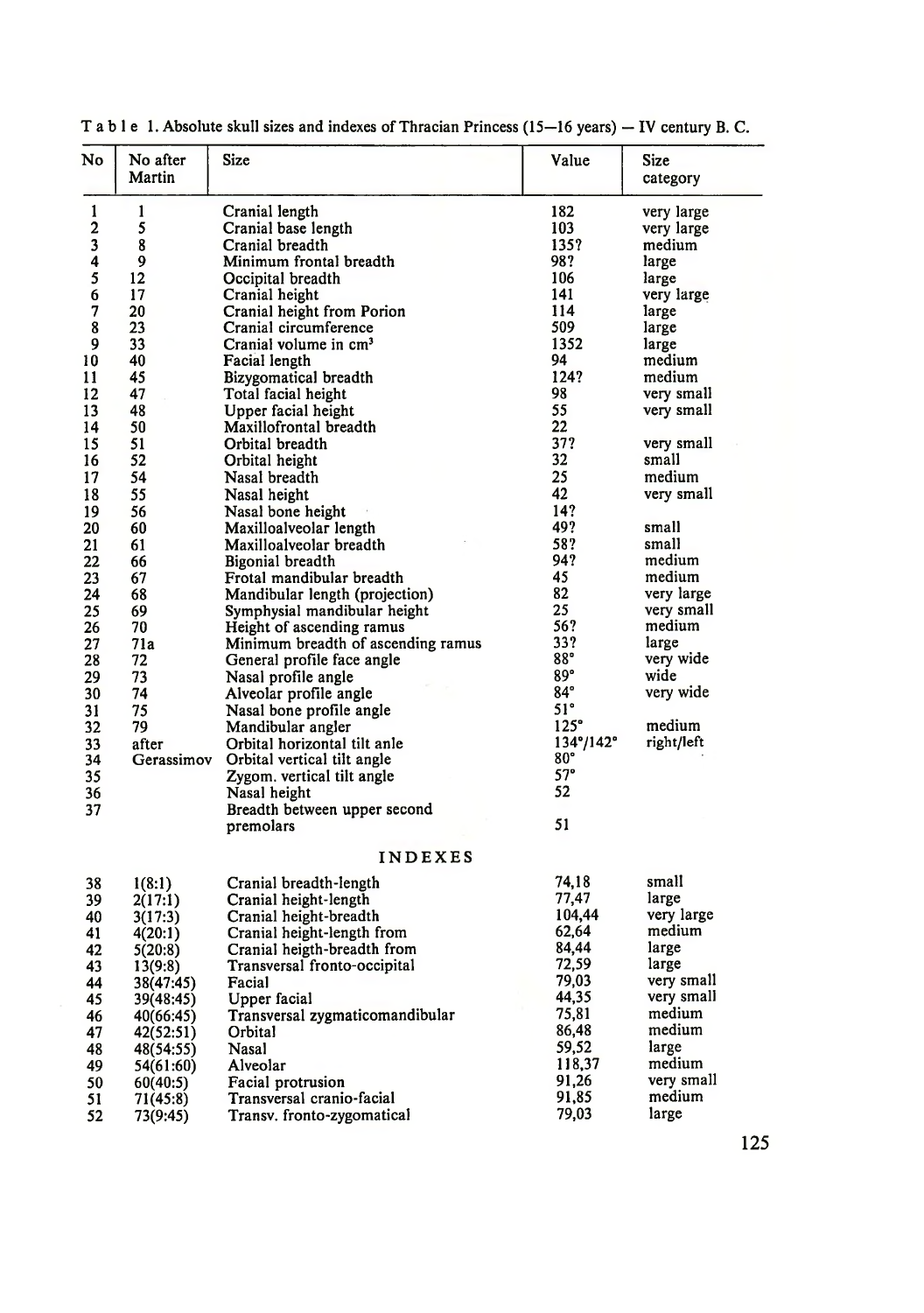



Fig. 4. Final plastic anthropological reconstruction of the head after the skull of the "Thracian princess" of Vratsa (IV century B.C.). Frontal aspect

Fig. 5. Final outcome of the plastic anthropological reconstriction of the head after the skull of the "Thracian princess" of Vratsa (IV century B.C.) with the golden laurel wreath and the earrings. Left lateral aspect

In the last stage of the reconstruction of the image of the "Thracian princess" the eyebrows, the auricles and the haircut were modelled. The hair was put in a highly placed bun. Its centre is situated along the line passing across the chin and the external auricular meatus.

This decision was prompted by the golden needle found under the occipitoparietal part of the skull which has been probably used for the attachment and support of the lock as well as from the frescoes of the Kazanluk tomb (the chiefs wife), from images on coins, ornaments, vessels etc. (Fig. 4). As for the adornment the task in this case was easy owning to the golden laurel wreath and golden earrings found near the skull [15].

The completed plastic anthropological reconstruction of the head by the skull of the "Thracian princess" of Vratsa (IV century B.C.) is the only visualized image of a young Thracian girl belonging to a high-ranking family up till now. The head is slightly raised upwards. The look is pointing forward. The complexion is one of a dignified proud person conscious of her social status. The hair is drawn backwards and put in a bun. The clear profile of the head is outlined - a high, slightly judding out forehead, a delicate, straight nose, small lips, well-shaped cheek bones and a square chin (Fig.5)

Having in mind the established facts: archaeological data, young age of the woman, the absence of pathological changes on the teeth and cranial bones a sudden death can be suggested. Taking into account the religious concepts and rituals